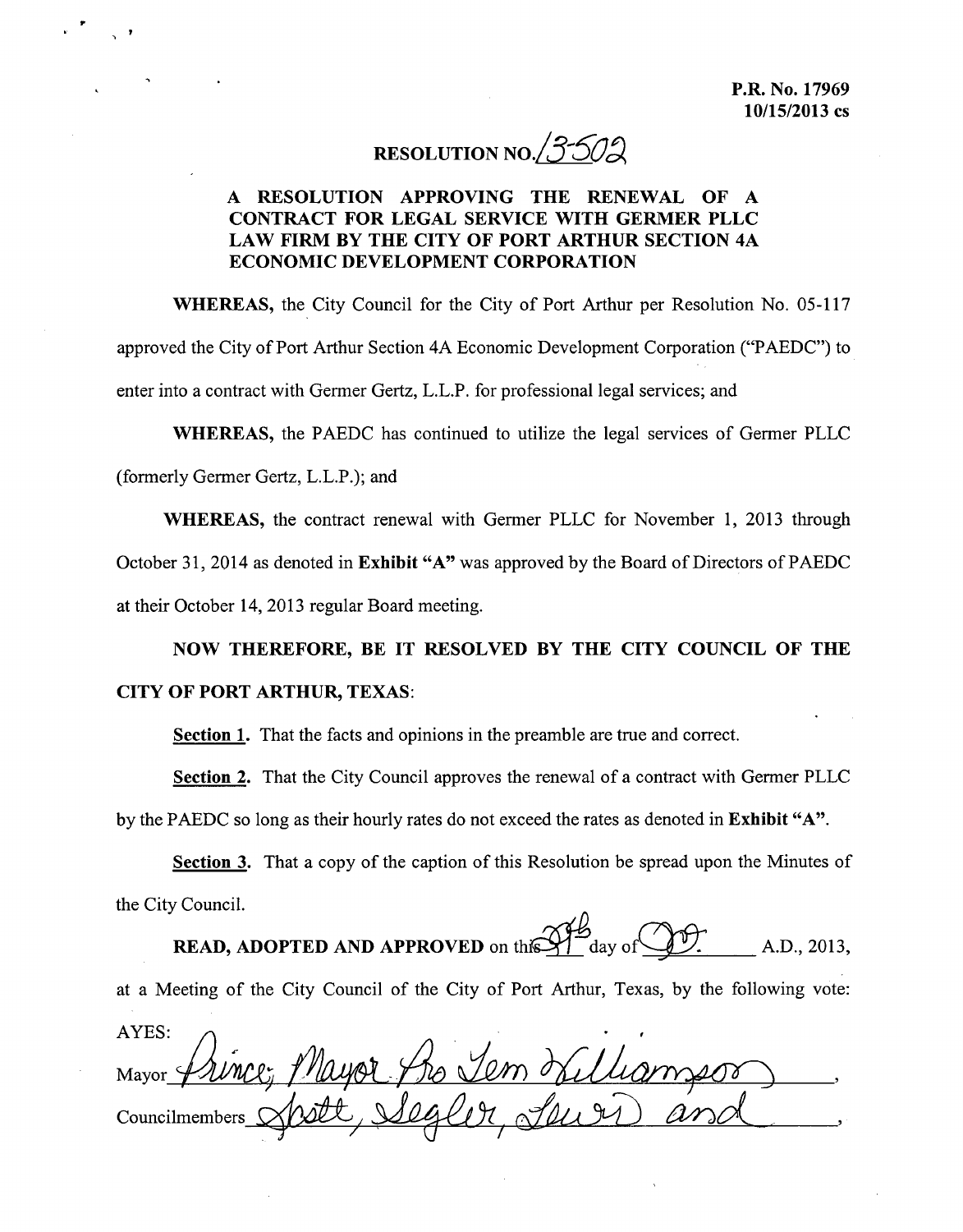thomas.

NOES: 1)one.

۷ ase

Deloris "Bobbie" Prince, Mayor

**ATTEST:** 

Sherri Bellard, City Secretary

## **APPROVED:**

Floyd Batiste, PAEDC CEO

# **APPROVED AS TO FORM:**

Guy N. Goodson, PAEDC Attorney

# **APPROVED AS TO FORM:**

Valecia R. Tizeno, City Attorney

 $\mathcal{L}$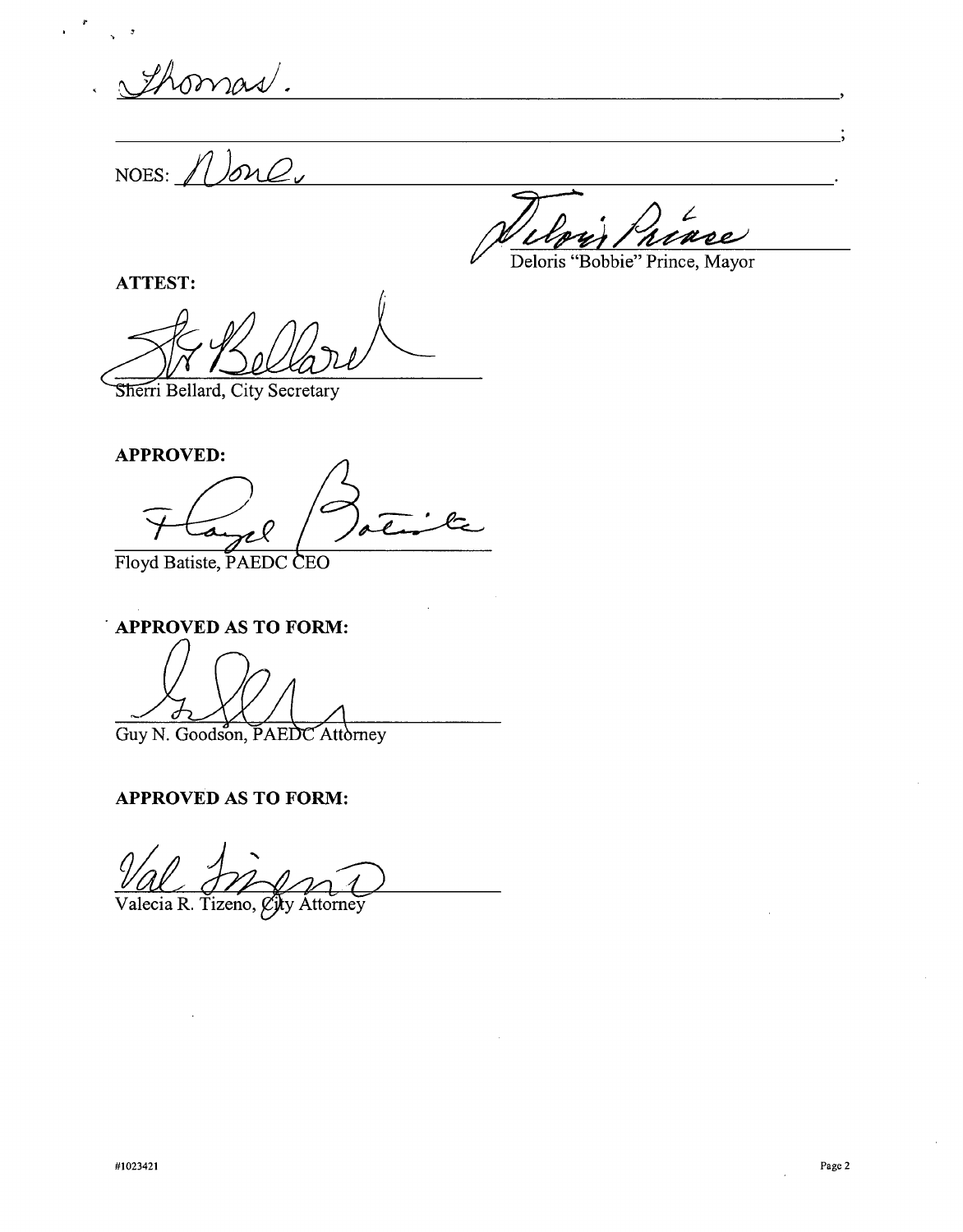# **EXHIBIT "A"**

 $\bar{\beta}$ 

 $\bar{z}$ 

 $\sim 10^6$ 

 $\ddot{\phantom{a}}$ 

 $\hat{\mathcal{A}}$ 

 $\label{eq:3.1} \rho = \frac{4}{\pi} \left( \frac{1}{\sqrt{2}} \right) \frac{1}{\sqrt{2}} \, .$ 

 $\ddot{\phantom{a}}$ 

 $\bar{k}$ 

 $\sim$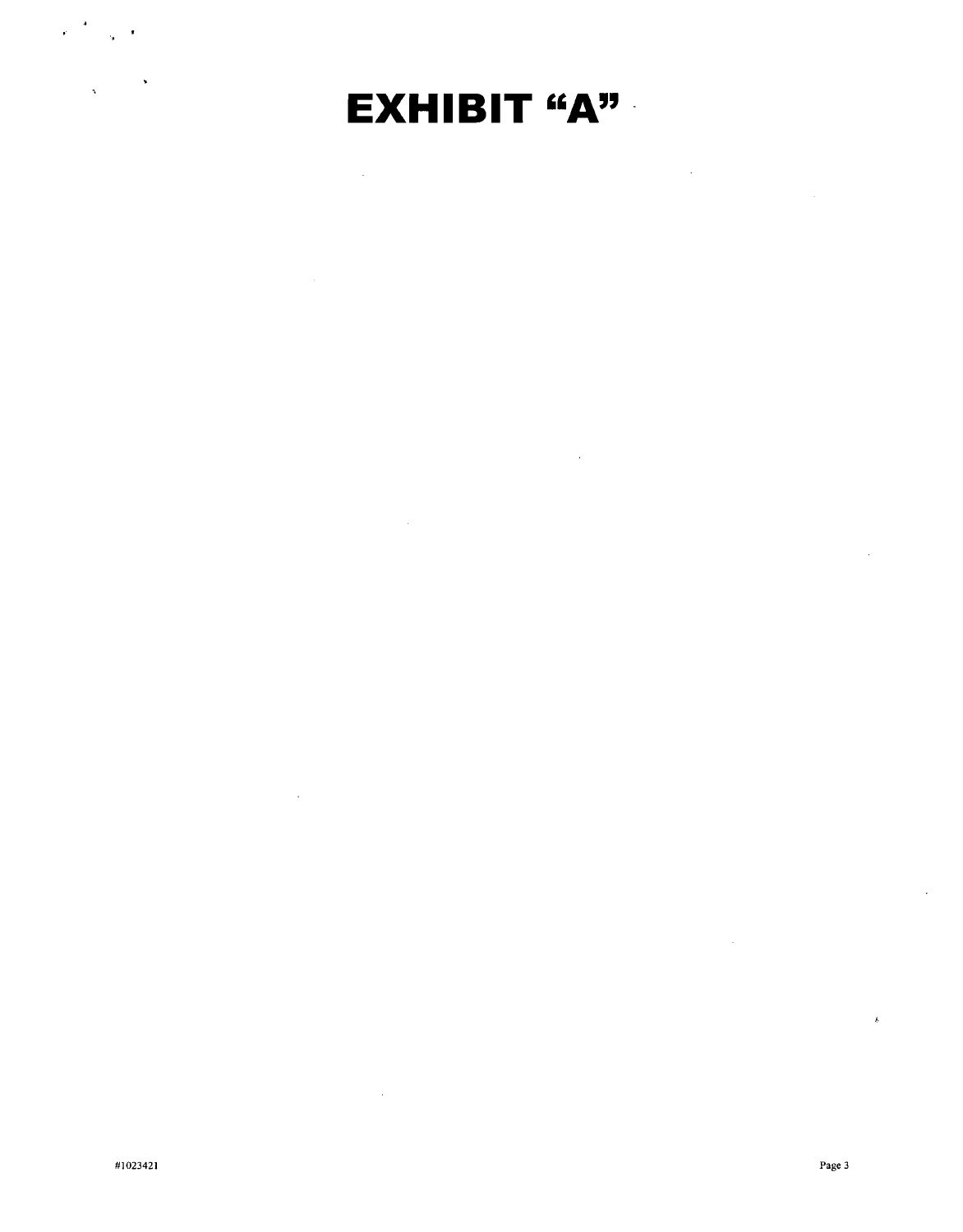### CONTRACT FOR RETENTION OF GUY N. GOODSON OF GERMER PLLC AS LEGAL COUNSEL FOR THE CITY OF PORT ARTHUR SECTION 4A ECONOMIC DEVELOPMENT CORPORATION

a r

> This Contract provides the terms for the retention of Guy N. Goodson of the law firm of Germer PLLC (formerly Germer Gertz, L.L.P.) ("Germer") as legal counsel for the EDC in regard to the providing of professional legal representation for the period beginning November 1, 2013 through October 31, 2014.

> SCOPE OF SERVICES: Germer would provide primary legal representation to the Board of Directors ofthe EDC and collaborate with its Chief Executive Officer and staff and coordinate matters as directed with the City Attorney of Port Arthur. Germer will perform the following duties as directed by the EDC acting by and through its Board of Directors and through its Chief Executive Officer as the duly authorized staff liaison with Germer:

- 1. Provide preliminary and final verification that incentive applications are eligible to receive 4A funds through the EDC
- 2 Draft or review incentive agreements contracts collateral security agreements or other documents and advise the Chief Executive Officer his staff and the Board relative to Board approved economic incentive agreements
- 3. Assist, as directed, in closing Board-approved economic incentive agreements, and approve and execute, as appropriate, all economic incentive agreements and EDC contracts, collateral security agreements or other documents
- 4. Assist, as directed, with EDC Chief Executive Officer and staff on economic incentive agreement modifications and document amendments
- 5. Assist, as directed, in any legal action or legal proceedings relative to economic incentive agreements
- 6 Guy Goodson shall act as the EDC Attorney and shall unless it is an emergency attend EDC meetings. Germer may also provide legal representation through a partner or associate experienced in representation of public entities including economic development corporations to assist Guy Goodson in the performance of legal representation for EDC.

Attend, as requested by the EDC Board or the EDC Chief Executive Officer, Board meetings as to any of the foregoing services, and to meet, as directed, with economic incentive applicants or their legal counsel and/or consultants.

Germer recognizes that certain legal services of the EDC may be directed to and handled by the offices of the City Attorney for the City of Port Arthur.

FEES: For and in consideration of serving as legal counsel for the EDC, Germer shall charge a fee based upon the actual time spent in conjunction with the matters described above. The hourly rate of the attorneys of Germer who will work on this file is as follows

| Guy N. Goodson    | $$200.00$ per hour |
|-------------------|--------------------|
| Partners          | $$200.00$ per hour |
| Senior Associates | $$150.00$ per hour |
|                   |                    |